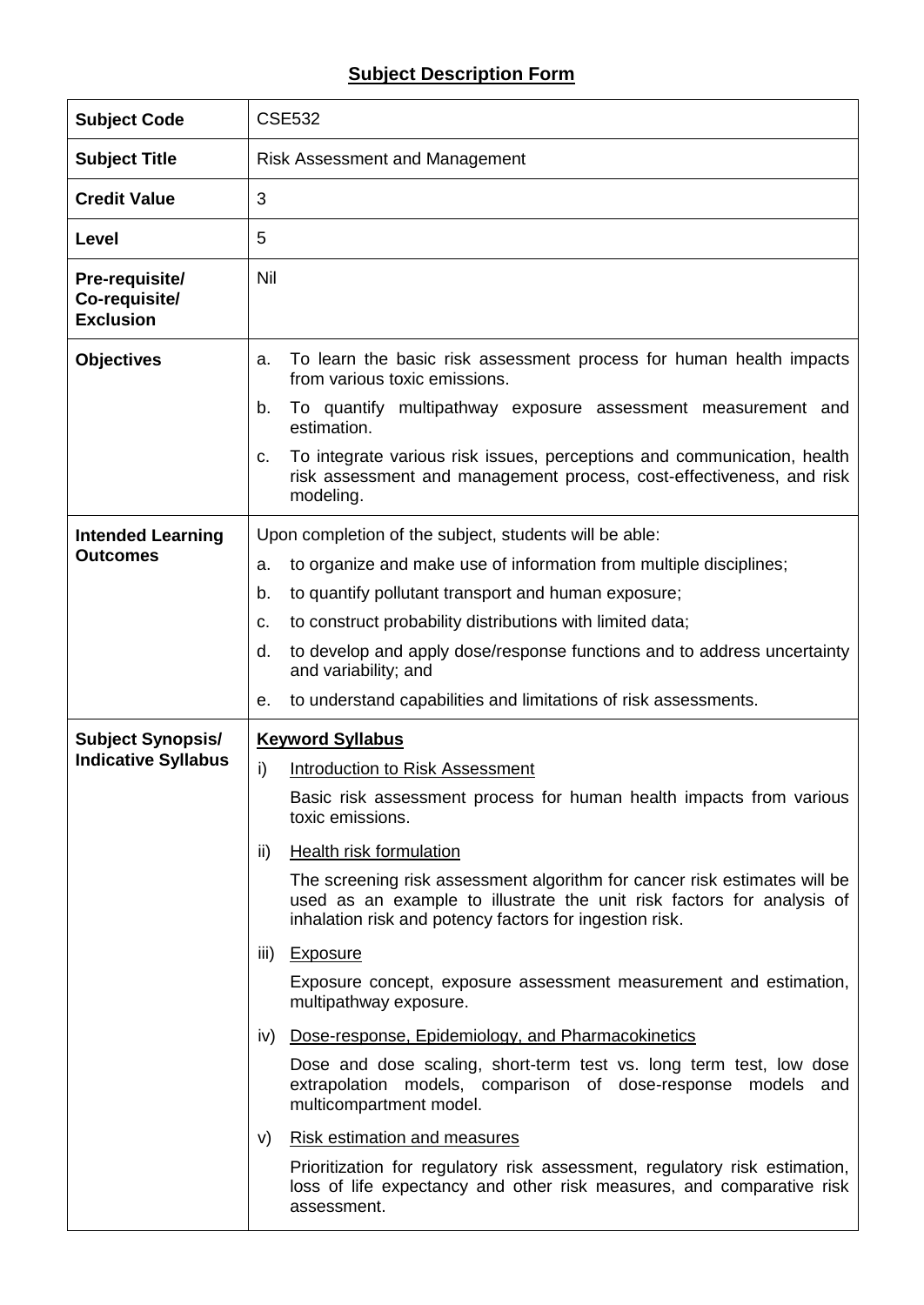|                                                   | vi)<br><b>Risk management</b>                                                                                                                                                                                                                                                                                                                                                                                                                                                                                                                                                                                                                                                        |           |                                                         |            |            |           |           |  |  |  |  |
|---------------------------------------------------|--------------------------------------------------------------------------------------------------------------------------------------------------------------------------------------------------------------------------------------------------------------------------------------------------------------------------------------------------------------------------------------------------------------------------------------------------------------------------------------------------------------------------------------------------------------------------------------------------------------------------------------------------------------------------------------|-----------|---------------------------------------------------------|------------|------------|-----------|-----------|--|--|--|--|
|                                                   | Risk issues, perceptions and communication, health risk assessment and<br>management process, cost-effectiveness, and risk modelling.                                                                                                                                                                                                                                                                                                                                                                                                                                                                                                                                                |           |                                                         |            |            |           |           |  |  |  |  |
| <b>Teaching/Learning</b><br>Methodology           | A series of lectures will be given to introduce the principles of risk assessment<br>and management. The lectures will cover hazard characterization, source and<br>emissions,<br>and<br>dose/response<br>exposure<br>assessment,<br>functions.<br>Simultaneously, two assignments should be finished by students in order to<br>fully capture the main contents of this course.<br>Tutorials will provide a platform for students to solve any problems relating to<br>the contents of the lecture.<br>Case study includes preparation of presentation and report. Students should<br>make critical literature reviews cooperatively about risk assessment and<br>management cases. |           |                                                         |            |            |           |           |  |  |  |  |
| <b>Assessment</b><br><b>Methods in</b>            | Specific assessment<br>methods/tasks                                                                                                                                                                                                                                                                                                                                                                                                                                                                                                                                                                                                                                                 | $\%$      | Intended subject learning                               |            |            |           |           |  |  |  |  |
| <b>Alignment with</b><br><b>Intended Learning</b> |                                                                                                                                                                                                                                                                                                                                                                                                                                                                                                                                                                                                                                                                                      | weighting | outcomes to be assessed (Please<br>tick as appropriate) |            |            |           |           |  |  |  |  |
| <b>Outcomes</b>                                   |                                                                                                                                                                                                                                                                                                                                                                                                                                                                                                                                                                                                                                                                                      |           | a.                                                      | b.         | C.         | d.        | е.        |  |  |  |  |
|                                                   | 1. Continuous Assessment                                                                                                                                                                                                                                                                                                                                                                                                                                                                                                                                                                                                                                                             | 40%       | $\sqrt{ }$                                              | $\sqrt{ }$ | $\sqrt{ }$ | $\sqrt{}$ | $\sqrt{}$ |  |  |  |  |
|                                                   | 2. Written Examination                                                                                                                                                                                                                                                                                                                                                                                                                                                                                                                                                                                                                                                               | 60%       | $\sqrt{ }$                                              | $\sqrt{}$  | $\sqrt{ }$ | $\sqrt{}$ | $\sqrt{}$ |  |  |  |  |
|                                                   | Total                                                                                                                                                                                                                                                                                                                                                                                                                                                                                                                                                                                                                                                                                | 100%      |                                                         |            |            |           |           |  |  |  |  |
|                                                   | Explanation of the appropriateness of the assessment methods in assessing<br>the intended learning outcomes:                                                                                                                                                                                                                                                                                                                                                                                                                                                                                                                                                                         |           |                                                         |            |            |           |           |  |  |  |  |
|                                                   | Course-work including one case study report (20%) and two<br>minor<br>assignments (20%)<br>Written examination is evaluated by final examination.<br>Students must attain at least Grade D in both coursework and final<br>examination (whenever applicable) in order to attain a passing grade in the<br>overall result.                                                                                                                                                                                                                                                                                                                                                            |           |                                                         |            |            |           |           |  |  |  |  |
|                                                   |                                                                                                                                                                                                                                                                                                                                                                                                                                                                                                                                                                                                                                                                                      |           |                                                         |            |            |           |           |  |  |  |  |
|                                                   |                                                                                                                                                                                                                                                                                                                                                                                                                                                                                                                                                                                                                                                                                      |           |                                                         |            |            |           |           |  |  |  |  |
| <b>Reading List and</b><br><b>References</b>      | <b>Textbook</b>                                                                                                                                                                                                                                                                                                                                                                                                                                                                                                                                                                                                                                                                      |           |                                                         |            |            |           |           |  |  |  |  |
|                                                   | Lawrence B. Gratt Air Toxic Risk Assessment and Management, Van<br>Nostrand Reinhold, 1996.                                                                                                                                                                                                                                                                                                                                                                                                                                                                                                                                                                                          |           |                                                         |            |            |           |           |  |  |  |  |
|                                                   | <b>Reading list</b>                                                                                                                                                                                                                                                                                                                                                                                                                                                                                                                                                                                                                                                                  |           |                                                         |            |            |           |           |  |  |  |  |
|                                                   | Air Toxics And Risk Assessment, Kenyon E. M., Lewis 1990, (RA576.5 C35,<br>1990).                                                                                                                                                                                                                                                                                                                                                                                                                                                                                                                                                                                                    |           |                                                         |            |            |           |           |  |  |  |  |
|                                                   | C. Richard Cothern, Comparitative Environmental Risk Assessment, Lewis<br>Publishers, 1992.                                                                                                                                                                                                                                                                                                                                                                                                                                                                                                                                                                                          |           |                                                         |            |            |           |           |  |  |  |  |
|                                                   | Handbook Of Air Toxics: Sampling, Analysis And Properties, K. Lawrence,<br>Lewis, 1995 (TD890 K4 1995).                                                                                                                                                                                                                                                                                                                                                                                                                                                                                                                                                                              |           |                                                         |            |            |           |           |  |  |  |  |
|                                                   | John Frawley, Risk Assessment and Environmental Fate Methodologies,                                                                                                                                                                                                                                                                                                                                                                                                                                                                                                                                                                                                                  |           |                                                         |            |            |           |           |  |  |  |  |